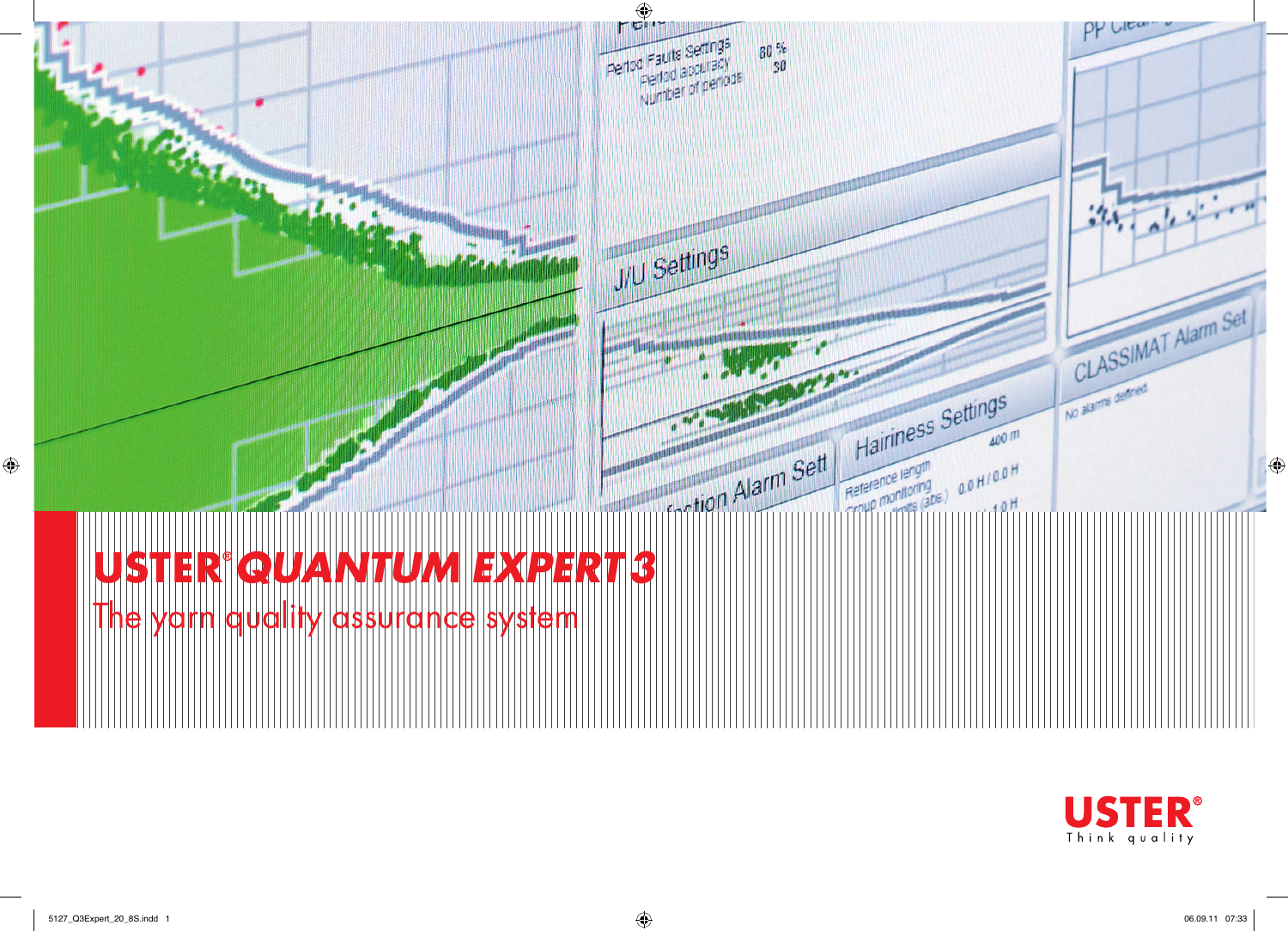### roductio

With the USTER® *QUANTUM EXPERT 3*, you don't have to be an expert.

Because this amazing new software package for the USTER® *QUANTUM EXPERT 3* online yarn quality assurance system actually does everything for you – and it does it the smart way.

From collating and sorting all your complex jobs into a logical database through Smart Synchronization, to providing you with Smart Reports that really mean something. USTER® *QUANTUM EXPERT 3* is all you need to get the most out of your yarn-clearing installation.

And when we say smart, that's exactly what we mean. No other package has the power to examine all the quality data from yarn clearing and translate it into intelligent expert advice on how to optimize and organize the whole process, ultimately making your winding machines more productive and profitable than ever.

It all adds up to a very smart choice for trouble-free integration, lightning-fast reaction and a guarantee of consistent and sustainable quality in your winding department.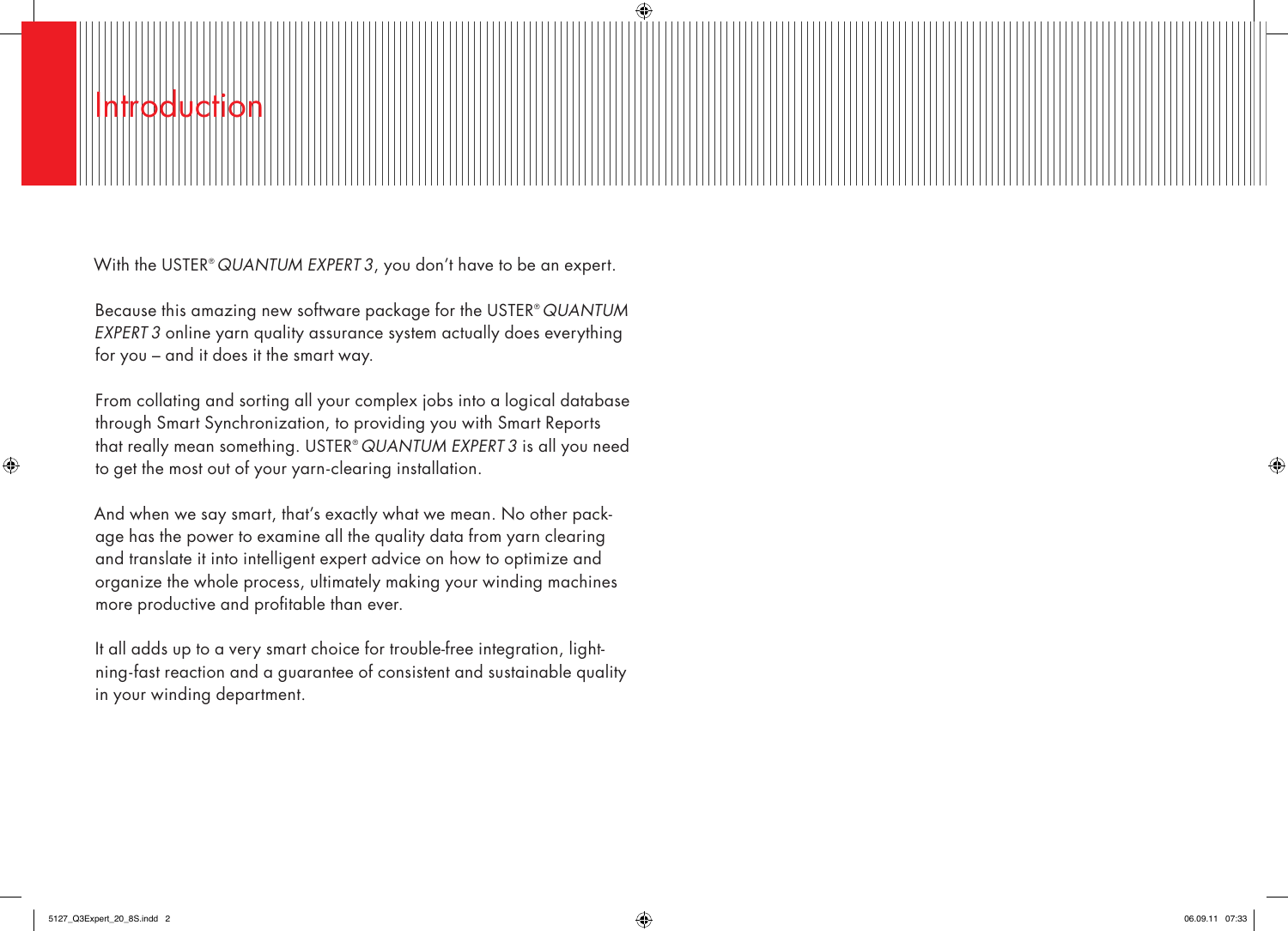

#### How it works

- $-$  At the center is the USTER $^{\circ}$ *QUANTUM EXPERT 3* server [ 1 ] All the central clearing units are connected to the server with a standard network cable
- All generations of USTER ® *QUANTUM* clearers can be connected to the system
- The server continuously collects the data automatically from all connected clearers [ 2 ]
- The system presents the collected data in one of a number of report format options – The system filters outliers
- alone based on defined limits for immediate action

Data can be accessed or shown in different ways:

- Directly from the server
- On a large screen (read only) in the winding room [ 3 ] – From a workstation connected
- to the server [ 4 ] – Over the Internet [ 5 ]

#### What is new

- State-ot-the-art sottware plattorm and architecture
- Fast and easy setup
- Simple one screen overview of status and productivity of all connected winders
- Smart reporting: starting with an overview, users can drill deeper into the same report to identify abnormalities
- Extend or shorten the reporting period with a simple mouse click
- Automatic or manual synchronization: clearer settings changes can be synchronized across all control units (running the same article)
- Remote connection: the display of each USTER ® *QUANTUM 3* clearer control unit can be accessed from the server
- Remote support: where permitted, USTER service can remotely access the system for fast diagnosis and problem solving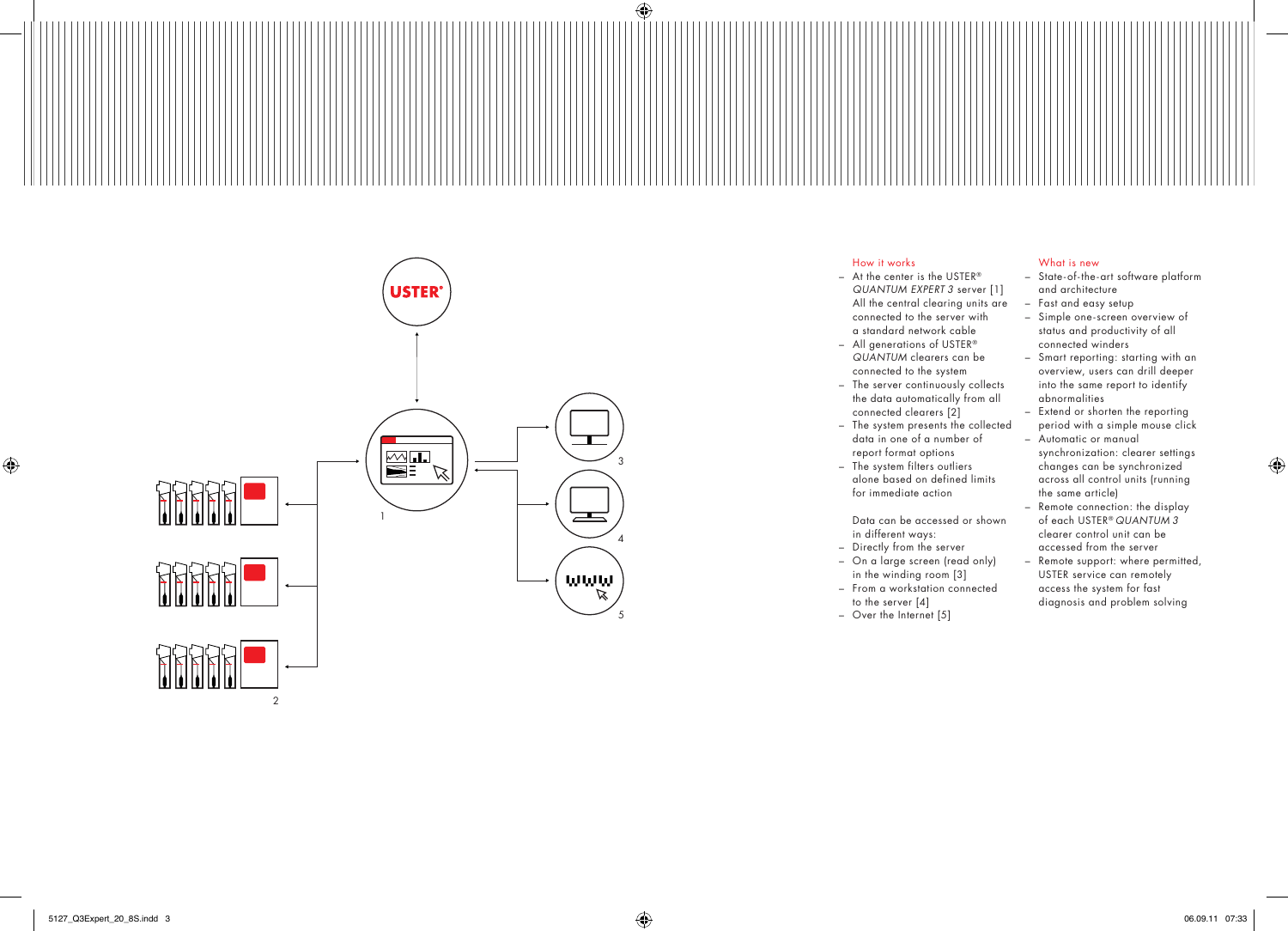## Smart Synchronization

Sometimes it's inevitable that things get confused in a spinning mill: article names, settings and reports can all too often make data analysis a nightmare and meaningful comparisons impossible, especially in a busy winding department.

How good would it be if all of that potential mess could be sorted for you – at a stroke? That's where Smart Synchronization comes in, with the USTER® *QUANTUM EXPERT 3*.

Put simply, the system takes an overview of articles stored from all connected CCUs – and then examines the clearing parameters of those with the same names constantly.

When the system detects changes to the clearing limits of an article it automatically applies them to each of the CCUs processing or having the same article. This ensures uniformity in yarn quality and of course a consistent articles database which can be instantly applied to each of the CCUs.

This is not merely a "sorting" exercise based on letters and numbers. This is genuinely Smart Synchronization, looking at vital quality parameters as well, and it all works automatically, making your task of handling and processing all the different articles on your winding machines much simpler, faster and more reliable.

Smart Synchronization also works at the CCU level on the winder when it is connected to the USTER® *QUANTUM EXPERT 3* network. When an article is created or modified at one CCU, the system automatically scans all other connected winders in the network. If authorized, USTER® *QUANTUM EXPERT* transfers and implements changes made at one CCU to others processing the same article. And everything happens in real time, with critical information and alarms shown up instantly on the CCU – dramatically cutting reaction times and reducing waste.



USTER® *QUANTUM EXPERT 3* automatically synchronizes different articles.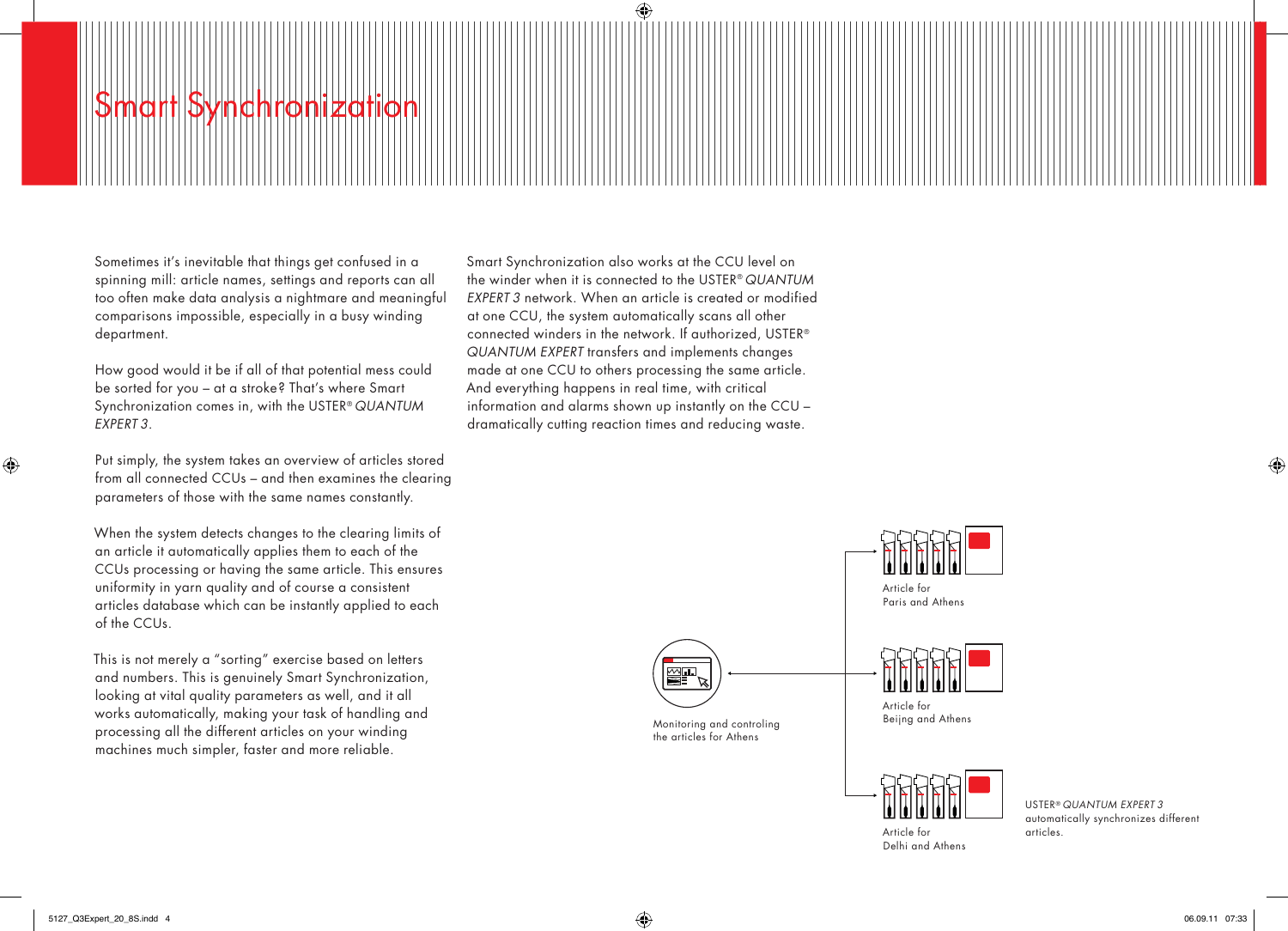## Smart Reporti

Today's software packages can produce reports on virtually any batch of data records. Unfortunately, that is not enough – because the vast amount of data involved usually makes intelligent analysis or interpretation of such reports impossible.

What's needed are reports that actually lead to conclusions, helping the user to make informed and appropriate choices about his processes. And that's exactly what Smart Reporting does with the USTER® *QUANTUM EXPERT 3*. A tremendous advantage for everyone – and especially for new users.

Customers told us that they wanted predefined, easy-touse data reports, focusing on the aspects of the job they use most frequently. USTER® *QUANTUM EXPERT 3*'s Smart Reporting feature meets that need precisely, using an intuitive interface that gets the information across quickly and clearly.

With Smart Reporting, the analysis options are greater than ever before. Reports can even be tailored to filter out exceptions and pinpoint the reasons behind any loss of efficiency. And users can amend and modify both the form and content of reports, on the fly, while working through the data. Smart Reporting also allows mill personnel to select report types suited to their own duties and responsibilities, so they rapidly pick up relevant knowledge as they work with it.

Another valuable and unique advantage of the USTER® *QUANTUM EXPERT 3* is access to USTER's long experience in yarn clearing, through a series of specially integrated reports which can be used to plan process improvements. A lot of software systems claim to be "easy to use" – but only with USTER® *QUANTUM EXPERT 3* is that description really accurate.

|                                                   |                                   |             |                       |                   |       |            |                                                                                           |        |                           | ey B       |
|---------------------------------------------------|-----------------------------------|-------------|-----------------------|-------------------|-------|------------|-------------------------------------------------------------------------------------------|--------|---------------------------|------------|
| Day<br>۰.<br>$ _{\sigma^2}$                       |                                   |             |                       |                   |       |            |                                                                                           |        | Θ<br>×                    | $^{\circ}$ |
|                                                   |                                   |             | 03/06/2011 12:00 AM * |                   |       |            | 03/29/2011 12:00 AM *                                                                     |        |                           | ы          |
| Production x<br>Cuts x<br>Quality x 1<br>Alarms x | Special Cuts x                    |             |                       |                   |       |            |                                                                                           |        |                           |            |
| 36/2011 3/29/2011                                 | Speed                             | <b>Prod</b> | Length PEF AEF        |                   |       | <b>INT</b> | <b>Yzt</b><br>port 100 km <sup>2</sup> per 100 km <sup>2</sup> per 100 km <sup>2</sup> ft | YJ.    | Run Time, Stop Times<br>м |            |
| U(22.18)                                          | 903.16                            | 0.86        | 69.00 21.68           |                   | 21.65 | 83.19      | 31.75                                                                                     | 101.44 | 1.12                      | 36         |
| $-1003.18$                                        | 989.52                            | 0.98        |                       | 8300 67.44        | 67.19 | 191.62     | 45.73                                                                                     | 232.56 | 1.40.                     | 1.0        |
| $4 \cdot 1003.181$                                | 981.03                            | 0.49        |                       | 41.40 57.85       | 67.66 | 212.56     | 43.46                                                                                     | 246.38 | 0.70                      | 0.51       |
| 4 50s C15 CLN / VSNR074UFW / 84.7 Nm (Q3-C-F-P)   | 981.03                            | 0.49        |                       | 41.40 57.85 63.66 |       | 212.56     | 43.48                                                                                     | 246.38 | 0.70                      | 0.51       |
| UQ3.18:1:1                                        | 1,103.89                          | 0.07        |                       | 6.20 77.12 76.69  |       | 145.16     | 32.26                                                                                     | 177.41 | 0.09                      | 0.0        |
| UQ3.18.1.2                                        | 1,078.29                          | 0.07        | 6.20                  | 78.41 78.41       |       | 177.41     | 32.26                                                                                     | 209.67 | 0.10                      | 0.01       |
| UO3 18 13                                         |                                   | 0.00        | 0.00                  | 0.00              | 0.00  | 0.00       | 0.00                                                                                      | 0.00   | 0.00                      | 011        |
| UQ3.18:1:4                                        | 940.44                            | 0.06        |                       | 5.00 73.00 72.50  |       | 180.00     | 40.00                                                                                     | 200.00 | 0.09                      | 0.08       |
| UQ3 18 1-5                                        | 845.87                            | 0.04        |                       | 3 20 5 2 06 51 59 |       | 624.96     | 62.50                                                                                     | 593.71 | 0.06                      | 0.0        |
| UQ31816                                           | 883.72                            | 0.06        |                       | 520 8078 8023     |       | 134.64     | 57.70                                                                                     | 192.34 | 0.10                      | 0.0        |
| UQ3.18-1-7                                        | 1,019.21                          | 0.07        |                       | 6.20 82.95 82.95  |       | 129.03     | 45.39                                                                                     | 177.41 | 0.10                      | 00         |
| DQ3 18 1 8                                        | 1.050 84                          | 0.04        |                       | 320 4142 4114     |       | 281.23     | 31.25                                                                                     | 281.23 | 0.05                      | 0.0        |
| UQ3 18 1.9                                        | 989.65                            | 0.06        |                       | 480 6659 66.14    |       | 270.84     | 41.67                                                                                     | 312.51 | 0.08                      | 00         |
| UQ3.18:1:10                                       | 736.53                            | 0.02        | 1.40                  | 26.15             | 25.91 | 142.92     | 71.45                                                                                     | 285.83 | 0.03                      | 0.0        |
| $b$ UQ3.18:2                                      | 998.00                            | 0.49        |                       | 41.68 67.04       | 56.84 | 170.67     | 45.06                                                                                     | 218.75 | 0.69                      | 0.68       |
| $>$ YC15                                          | 1.264.46                          | 3.32        | 224 64 44 49 44 47    |                   |       | 64.30      | 18.63                                                                                     | 86.46  | 2.96                      | 0.51       |
| UQ3.15<br>s.                                      | 1,108.72                          |             | 1.64 111.20 73.58     |                   | 73.35 | 56.20      | 34.05                                                                                     | 131.93 | 1.67                      | 0.6        |
|                                                   | 1 059 83 10.16 784.24 52.19 52.07 |             |                       |                   |       | 95.83      | 33.19                                                                                     | 127.49 | 12.05                     | 69.        |

USTER® *QUANTUM EXPERT 3* automatically highlights information that needs attention.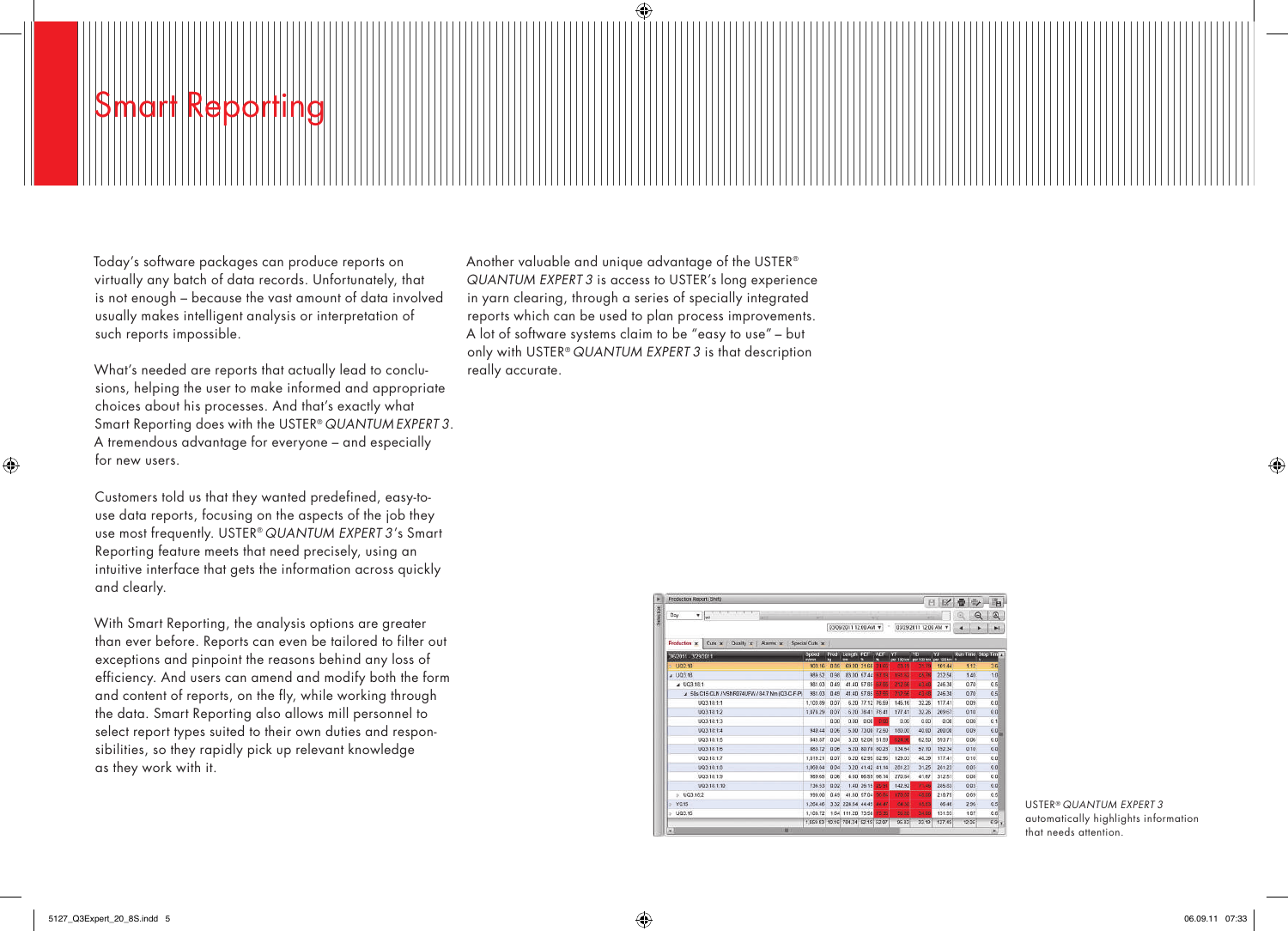## Simp

A lot of software systems claim to be "easy to use" – but only with USTER® *QUANTUM EXPERT 3* is that description really accurate.

The proof, of course, will come in practical experience using the system. But it might help to explain what makes USTER so confident you will agree with our assertion.

We set out clear goals at the start of the software design process, with simplicity of use as an absolute priority. That meant investing time to ensure that the ergonomics of the user interface were spot on, using the best available programming and design technology.

We also realized that the system needed to be easy to learn, and for this we made a new smart rule for ourselves – in this case an acronym for "Sixty Minutes Along Real Training." That's a neat way of expressing how quickly a new user can become familiar with USTER® *QUANTUM EXPERT 3*. After just one hour, users will be able to configure the system, find and modify reports, set clearing limits, define exceptions and optimize article synchronization – all the basic skills needed to operate USTER® *QUANTUM EXPERT 3*.

Naturally, the system has a "help" facility that is just as smart as you would expect. Specific help on various issues is one click away, and conventional "help" structures are boosted by useful new features such as screencasts.

Remote access is a built-in feature – any problems can be diagnosed, 24/7 from anywhere in the world, with links to USTER resources for software updates, troubleshooting, consulting and application support.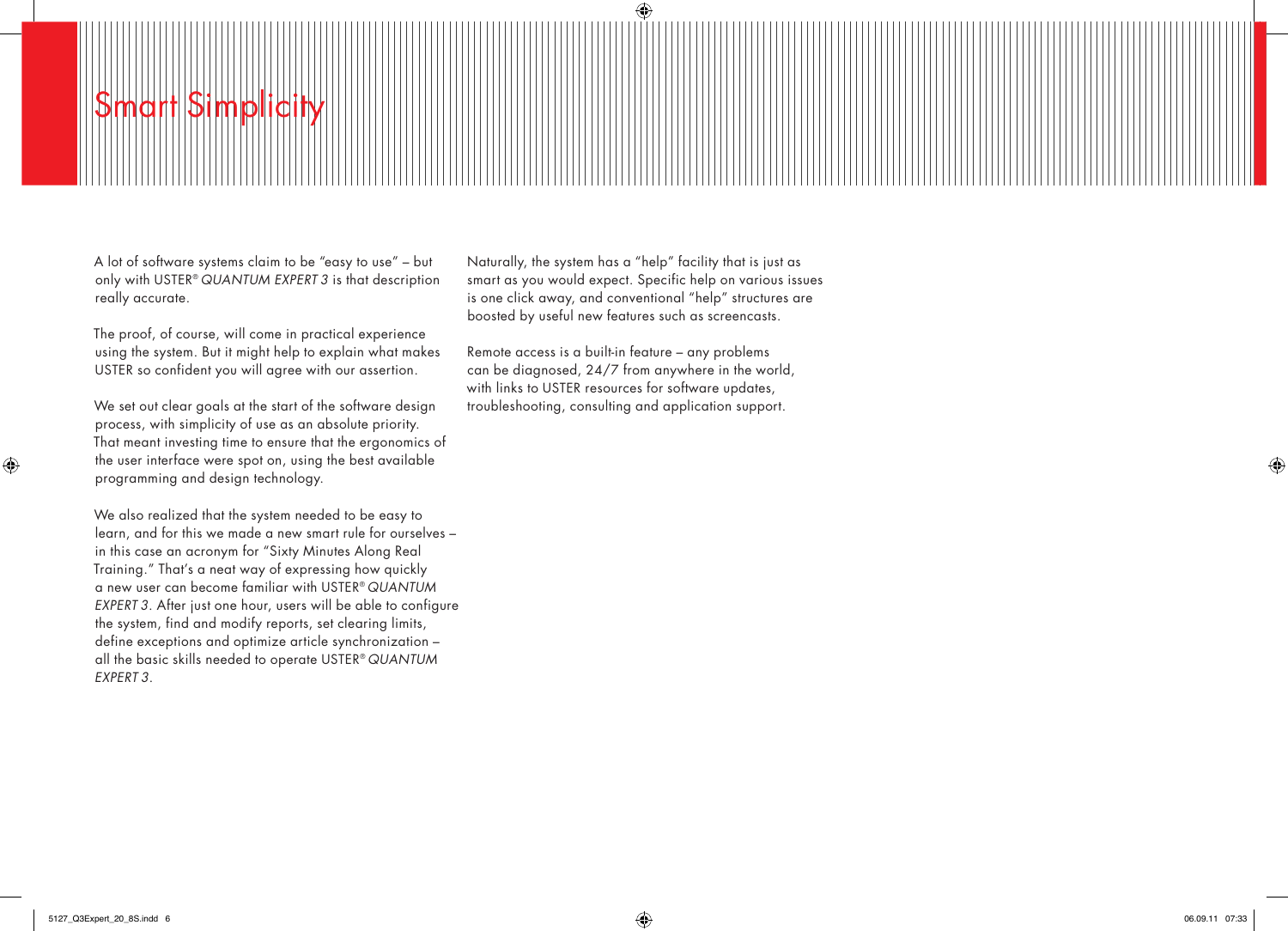# Product configuration

| <b>PRO</b> | <b>ULTIMATE</b> |                                   |                                                          |  |  |  |  |  |
|------------|-----------------|-----------------------------------|----------------------------------------------------------|--|--|--|--|--|
|            |                 | Modules and their functionalities |                                                          |  |  |  |  |  |
|            |                 | Remote                            | Remote support and control tools                         |  |  |  |  |  |
|            |                 |                                   | Remote handling of CCUs                                  |  |  |  |  |  |
|            |                 | <b>Articles</b>                   | Limits editor<br>Articles synchronization and management |  |  |  |  |  |
|            |                 |                                   |                                                          |  |  |  |  |  |
|            |                 |                                   | Modify, store and download articles                      |  |  |  |  |  |
|            |                 |                                   | Collection of scatter plots                              |  |  |  |  |  |
|            |                 |                                   | Illustrate, store and compare yarn bodies                |  |  |  |  |  |
|            |                 | Reports                           | Set of predefined role-oriented reports                  |  |  |  |  |  |
|            |                 |                                   | Machines monitoring                                      |  |  |  |  |  |
|            |                 |                                   | Exceptions handling and reporting                        |  |  |  |  |  |
|            |                 |                                   | Report modification                                      |  |  |  |  |  |
|            |                 | Operation                         | Connect to older clearer generations                     |  |  |  |  |  |
|            |                 | Data storage in a database        |                                                          |  |  |  |  |  |
|            |                 |                                   | Shift calendar                                           |  |  |  |  |  |
|            |                 |                                   | User management-authorization                            |  |  |  |  |  |
|            |                 |                                   | System self-diagnosis tools                              |  |  |  |  |  |